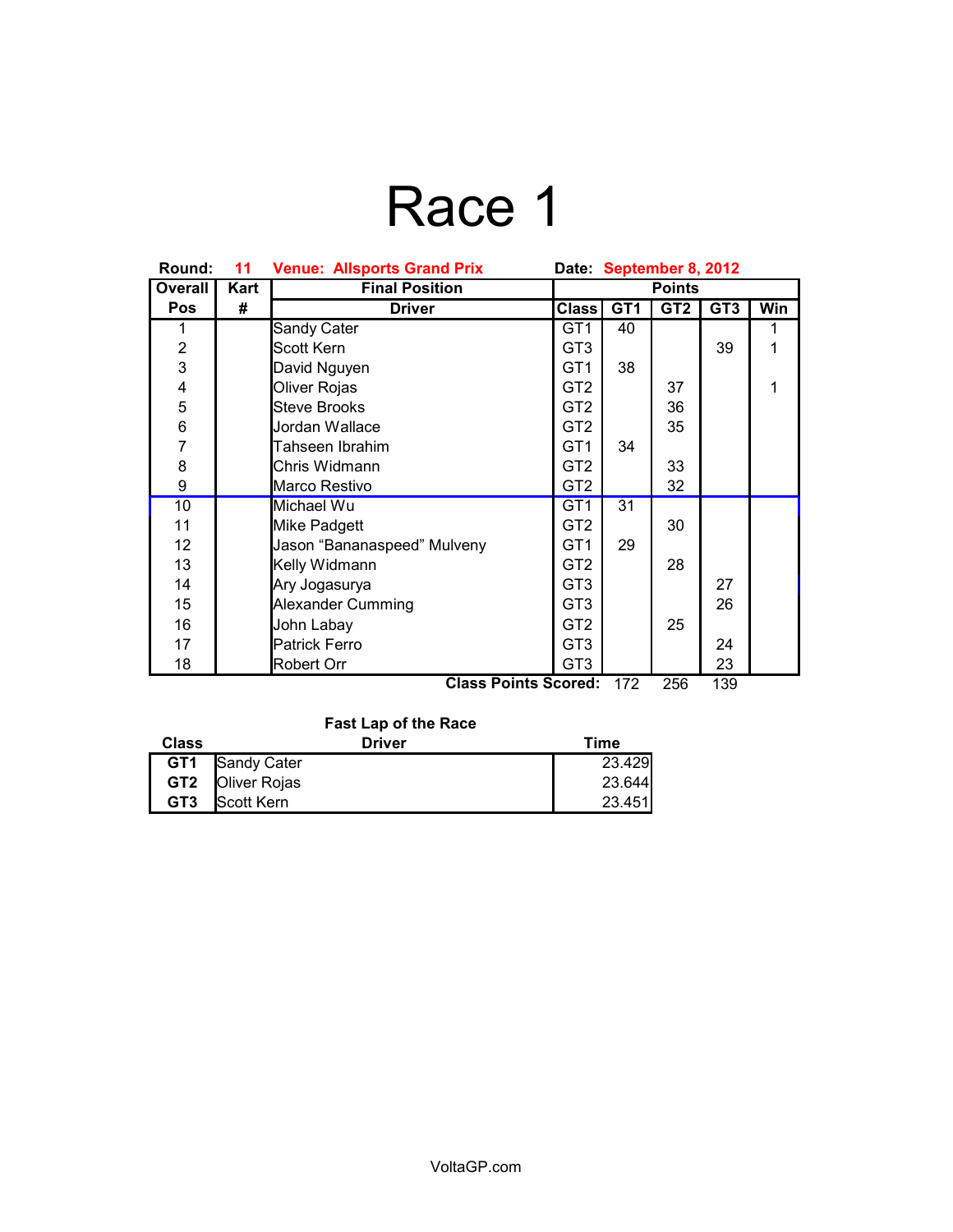# Race 2

| Round:          | 11   | <b>Venue: Allsports Grand Prix</b> | Date September 8, 2012 |                 |                 |                 |     |
|-----------------|------|------------------------------------|------------------------|-----------------|-----------------|-----------------|-----|
| <b>Overall</b>  | Kart | <b>Final Position</b>              | <b>Points</b>          |                 |                 |                 |     |
| <b>Pos</b>      | #    | <b>Driver</b>                      | <b>Class</b>           | GT <sub>1</sub> | GT <sub>2</sub> | GT <sub>3</sub> | Win |
| 1               |      | Sandy Cater                        | GT1                    | 40              |                 |                 | 1   |
| $\overline{2}$  |      | Michael Wu                         | GT <sub>1</sub>        | 39              |                 |                 |     |
| 3               |      | David Nguyen                       | GT <sub>1</sub>        | 38              |                 |                 |     |
| 4               |      | Oliver Rojas                       | GT <sub>2</sub>        |                 | 37              |                 | 1   |
| 5               |      | Scott Kern                         | GT <sub>3</sub>        |                 |                 | 36              | 1   |
| $\, 6$          |      | Jordan Wallace                     | GT <sub>2</sub>        |                 | 35              |                 |     |
| $\overline{7}$  |      | Tahseen Ibrahim                    | GT <sub>1</sub>        | 34              |                 |                 |     |
| 8               |      | <b>Steve Brooks</b>                | GT <sub>2</sub>        |                 | 33              |                 |     |
| 9               |      | Chris Widmann                      | GT <sub>2</sub>        |                 | 32              |                 |     |
| 11              |      | Marco Restivo                      | GT <sub>2</sub>        |                 | 31              |                 |     |
| 12 <sup>2</sup> |      | Jason "Bananaspeed" Mulveny        | GT <sub>1</sub>        | 30              |                 |                 |     |
| 13              |      | Kelly Widmann                      | GT <sub>2</sub>        |                 | 29              |                 |     |
| 14              |      | John Labay                         | GT <sub>2</sub>        |                 | 28              |                 |     |
| 15              |      | Ary Jogasurya                      | GT <sub>3</sub>        |                 |                 | 27              |     |
| 16              |      | Robert Orr                         | GT <sub>3</sub>        |                 |                 | 26              |     |
| 17              |      | Patrick Ferro                      | GT <sub>3</sub>        |                 |                 | 25              |     |
| 18              |      | Mike Padgett                       | GT <sub>2</sub>        |                 | 24              |                 |     |
| 20              |      | <b>Alexander Cumming</b>           | GT <sub>3</sub>        |                 |                 | 23              |     |

**Class Points Scored:** 181 249 137

## **Fast Lap of the Race**

| Class           | <b>Driver</b>           | Time   |
|-----------------|-------------------------|--------|
| GT1             | David Nguyen            | 23.392 |
|                 | <b>GT2 Oliver Rojas</b> | 23.358 |
| GT <sub>3</sub> | <b>Scott Kern</b>       | 23.371 |